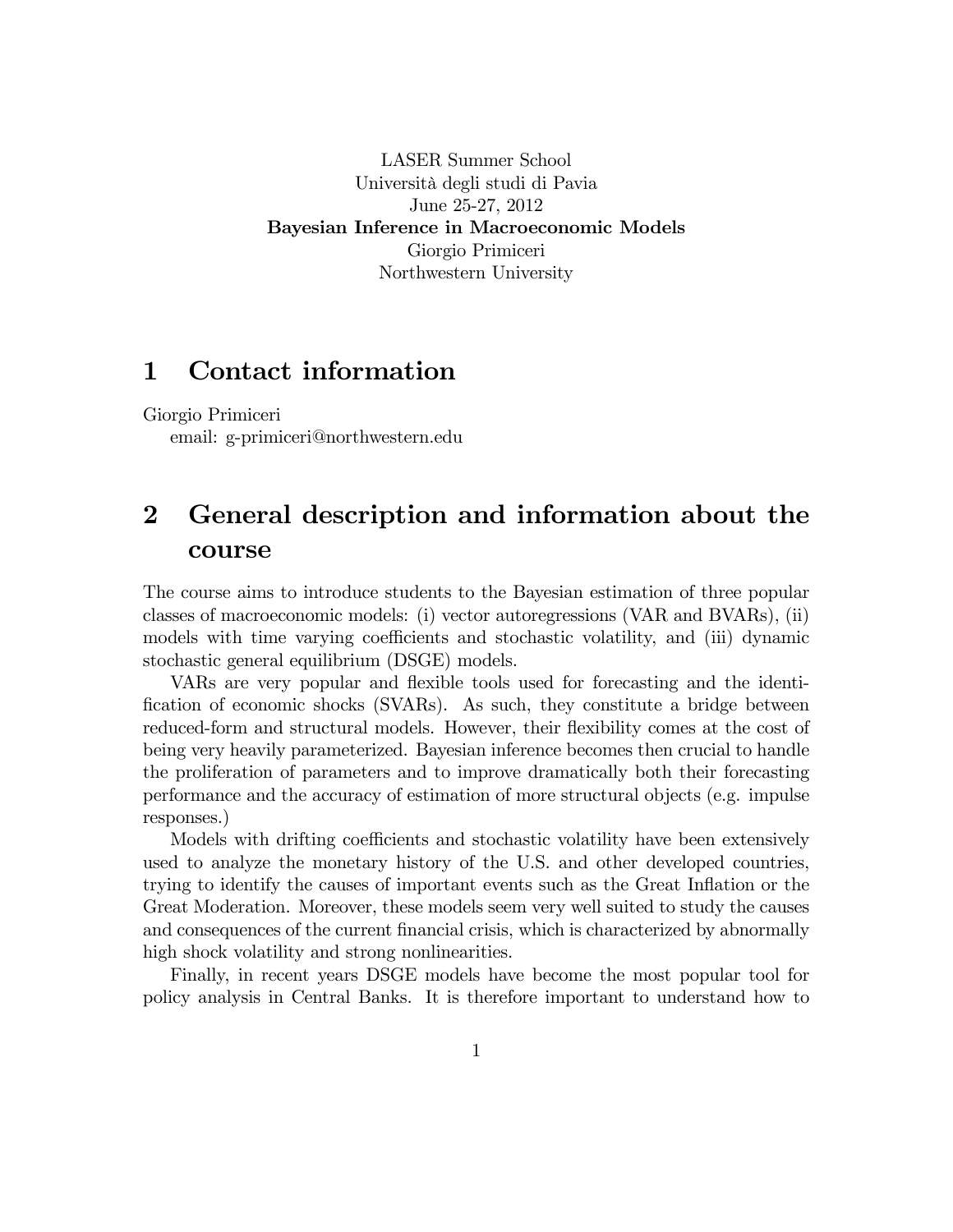take these models to the data, evaluate their fit and, among other things, use DSGE models to extract counterfactual objects that are fundamental for the conduct of monetary policy, e.g. potential output and the natural rate of interest.

The following program outlines the structure of the course and provides a number of useful references.

# 3 Approximate plan of the course and reading list

#### Day 1

Introduction to Bayesian inference

Vector autoregressions Hamilton (1994)

Bayesian vector autoregressions Doan, Litterman, and Sims (1984) Sims (2000) Sims and Zha (1998) Kadiyala and Karlsson (1997) Banbura, Giannone, and Reichlin (2010) Giannone, Lenza, and Primiceri (2010)

#### Day 2

Bayesian inference in DSGE models An and Schorfheide (2007) DeJong and Dave (2007) Smets and Wouters (2007) Cogley, Primiceri, and Sargent (2010)

Model comparison and model choice Gelman, Carlin, Stern, and Rubin (2004) Geweke (1998), section 4 Smets and Wouters (2007) Sims (2003)

### Day 3

Time varying parameters and stochastic volatility models Kim and Nelson (1999)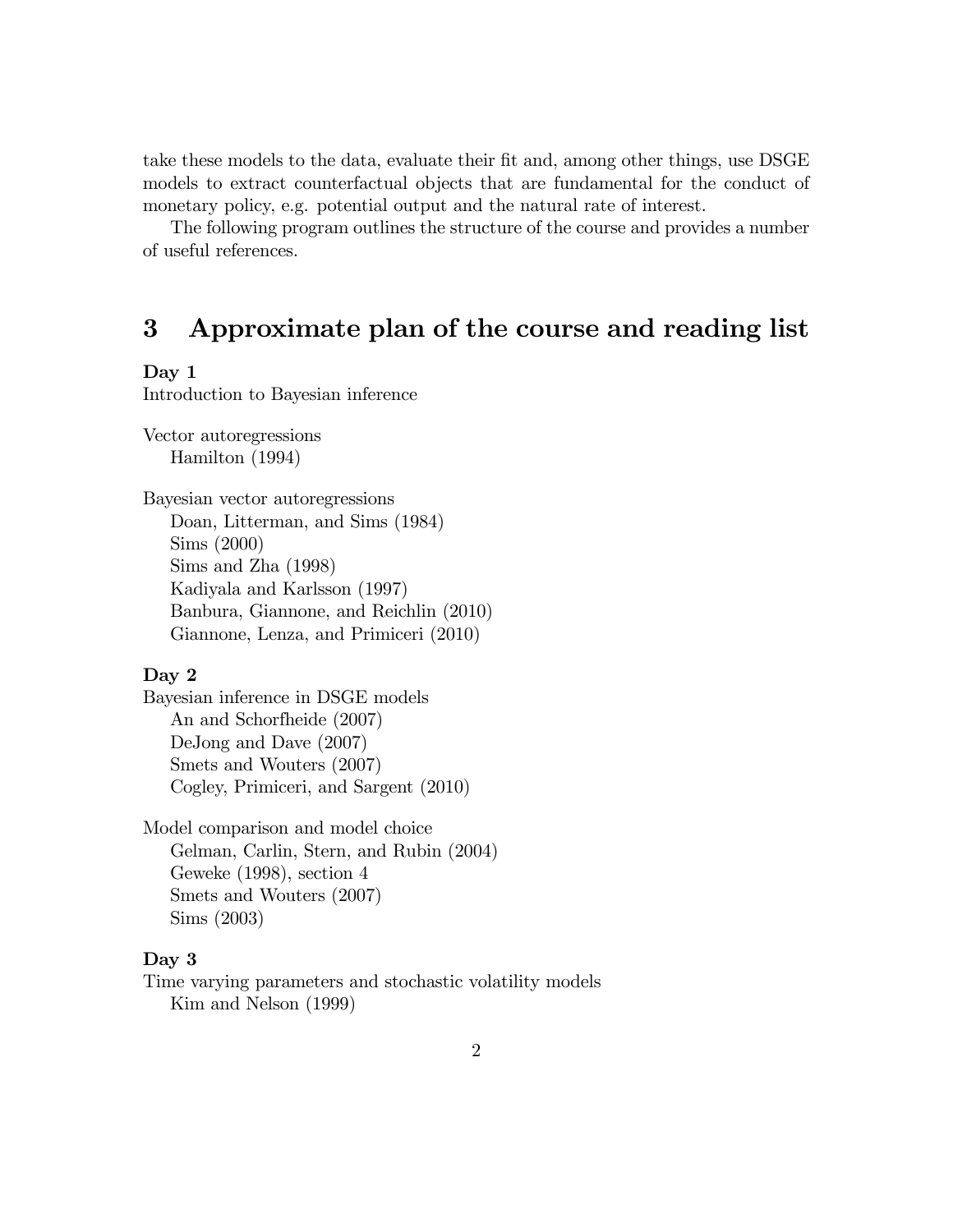Carter and Kohn (1994) Kim, Shephard, and Chib (1998) Cogley and Sargent (2005) Primiceri (2005)

# References

- AN, S., AND F. SCHORFHEIDE (2007): "Bayesian Analysis of DSGE Models," Econo*metric Reviews*,  $26(2-4)$ , 113-172.
- BANBURA, M., D. GIANNONE, AND L. REICHLIN (2010): "Large Bayesian VARs," Journal of Applied Econometrics,  $25(1)$ ,  $71-92$ .
- CARTER, C. K., AND R. J. KOHN (1994): "On Gibbs Sampling for State Space Models," *Biometrika*,  $81(3)$ ,  $541-553$ .
- COGLEY, T., G. E. PRIMICERI, AND T. J. SARGENT (2010): "Inflation-Gap Persistence in the US," American Economic Journal: Macroeconomics, 2(1), 43–69.
- COGLEY, T., AND T. J. SARGENT (2005): "Drifts and Volatilities: Monetary Policies and Outcomes in the Post WWII U.S.," Review of Economic Dynamics,  $8(2)$ ,  $262 - 302.$
- DEJONG, D. N., AND C. DAVE (2007): Structural Macroeconometrics. Princeton University Press, Princeton, N.J.
- DOAN, T., R. LITTERMAN, AND C. SIMS (1984): "Forecasting and conditional projection using realistic prior distributions," *Econometric Reviews*,  $3(1)$ ,  $1-100$ .
- GELMAN, A., J. B. CARLIN, H. S. STERN, AND D. B. RUBIN (2004): Bayesian Data Analysis. Chapman and Hall, Boca Raton, Florida.
- GEWEKE, J. F. (1998): "Using Simulation Methods for Bayesian Econometric Models: Inference, Development and Communication," mimeo, University of Iowa.
- GIANNONE, D., M. LENZA, AND G. E. PRIMICERI (2010): "Prior Selection for Vector Autoregressions," mimeo, Northwestern University.
- HAMILTON, J. D. (1994): Time Series Analysis. Princeton University Press, Princeton, New Jersey.